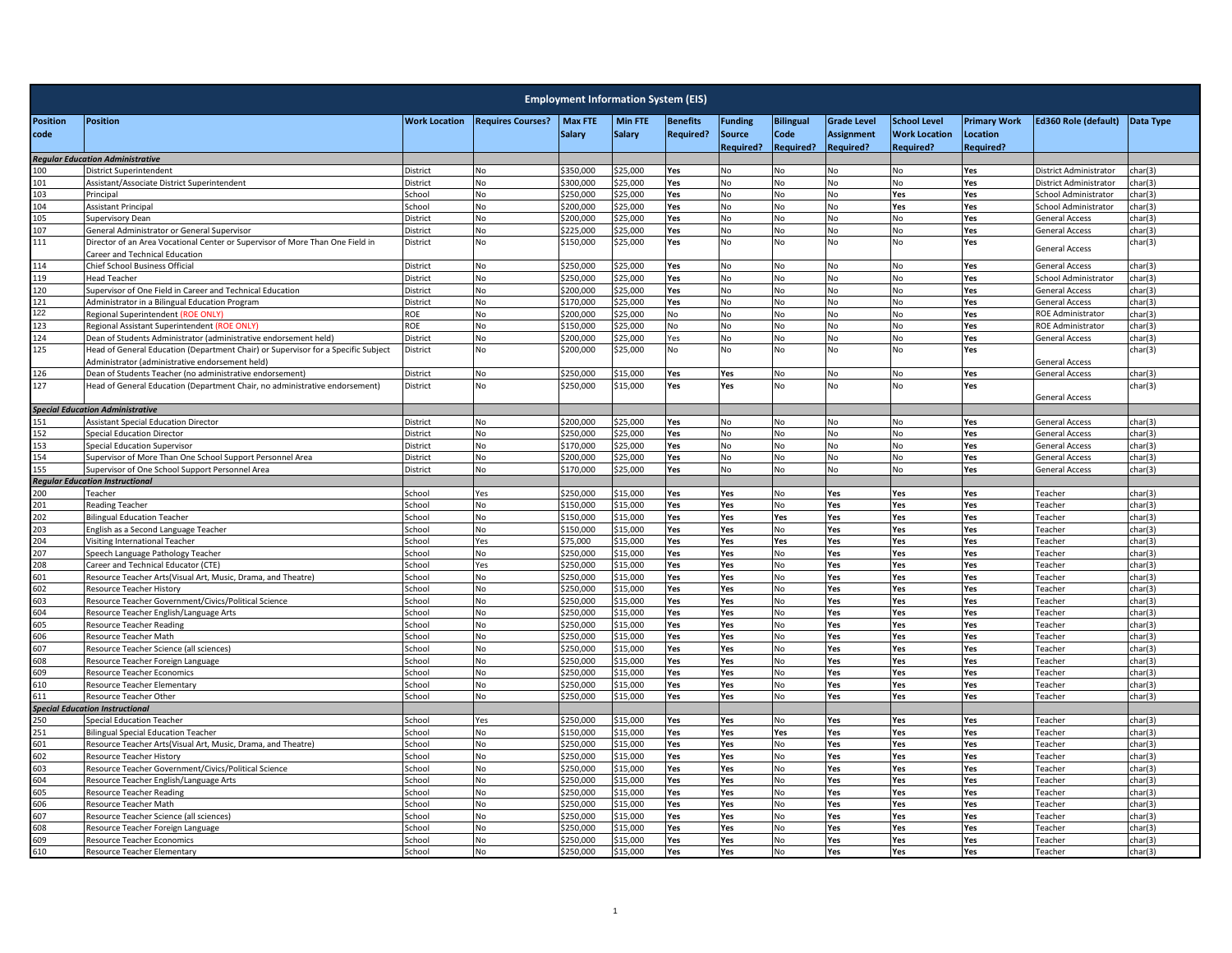|                 | <b>Employment Information System (EIS)</b> |       |                                         |           |          |                         |         |                               |             |                               |            |                                             |         |
|-----------------|--------------------------------------------|-------|-----------------------------------------|-----------|----------|-------------------------|---------|-------------------------------|-------------|-------------------------------|------------|---------------------------------------------|---------|
| <b>Position</b> | <b>Position</b>                            |       | Work Location Requires Courses? Max FTE |           | Min FTE  | <b>Benefits</b>         | Funding | <b>Bilingual</b>              | Grade Level | School Level                  |            | Primary Work Ed360 Role (default) Data Type |         |
| code            |                                            |       |                                         | Salar     | Salary   | <b>Required?</b> Source |         | Code                          | Assignment  | <b>Work Location Location</b> |            |                                             |         |
|                 |                                            |       |                                         |           |          |                         |         | Required? Required? Required? |             | Required?                     | Required?  |                                             |         |
| 611             | Resource Teacher Other                     | Schoo |                                         | \$250,000 | \$15,000 | Yes                     | Yes     |                               | . Yes       | <b>IYes</b>                   | <b>Yes</b> | Teacher                                     | char(2) |